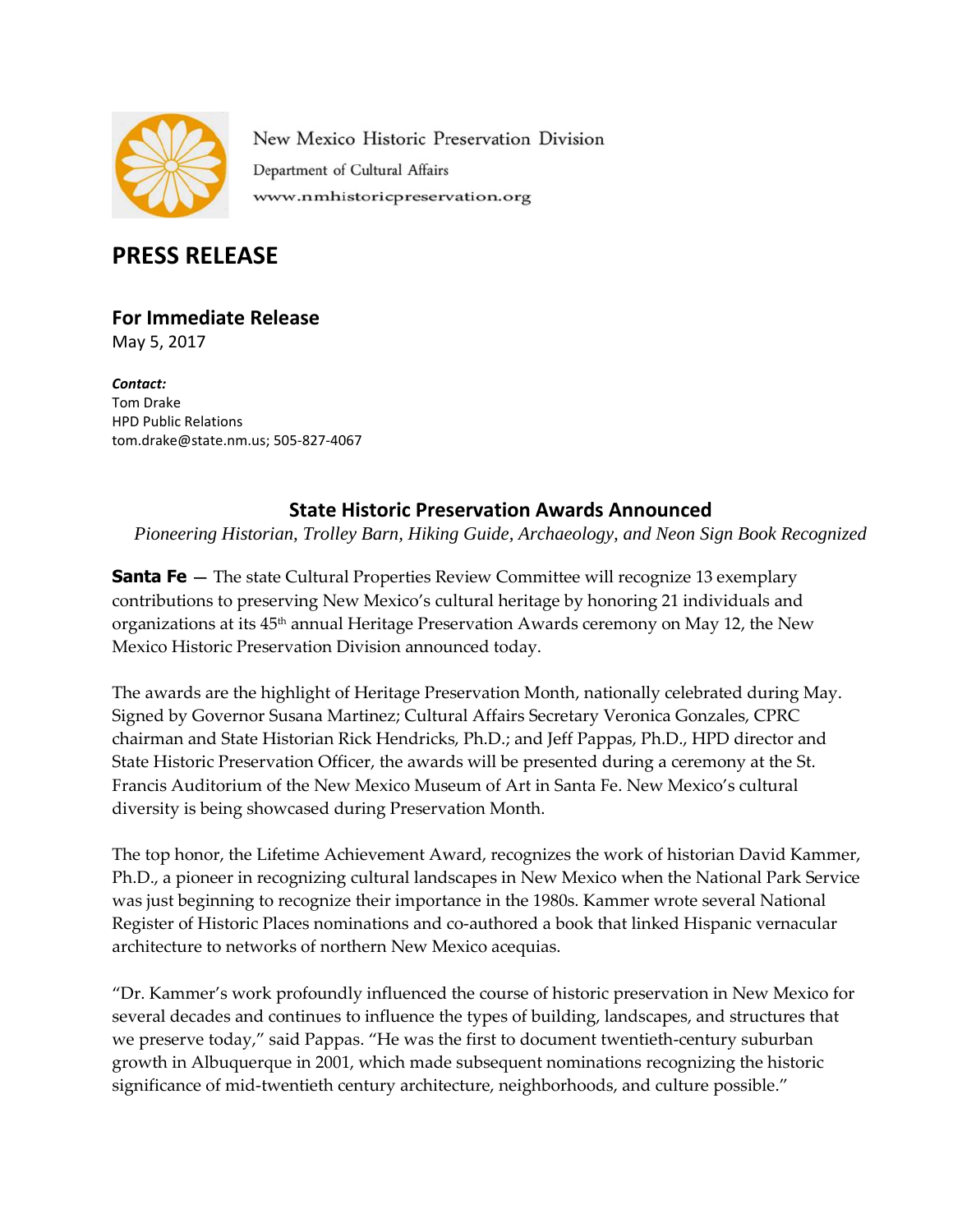Kammer also laid the groundwork for recognizing resources associated with the New Deal, Route 66, the buildings of John Gaw Meem, highway bridges, and historic movie theaters in more than 30 nominations in the State and National Registers. Kammer is a longtime resident of Albuquerque's Monte Vista College View Historic District in Nob Hill. His work has been recognized by other notable organizations, including the Society of Architectural Historians.

Twelve additional awards will be presented in four categories for accomplishments in architectural, archaeological, and cultural preservation, and for heritage publication.

Individual Achievement

- Larry Limon of Mesilla is a *maestro yesero*, a traditional plasterer of historic adobe homes and buildings. His work is recognized throughout the state and the Southwest. A third generation plasterer, his award is for continuing a family tradition that is essential to preserving New Mexico's adobe buildings. Limon has taught plastering in multiple venues, including at Phillips Chapel CME, the oldest African American church in New Mexico, which during segregation became a school for black children in Las Cruces.
- Dixie Boyle grew up on a ranch in Mountainair. After teaching for 20 years in Oregon and New Mexico, she has devoted her time to writing books, leading tours, and preserving the cultural heritage of central New Mexico, an area underrepresented in historic preservation. She has published numerous books, including *A History of Highway 60 and the Railroad Towns of the Belen, New Mexico Cut-Off*, and co-manages the Salinas Pueblo Missions National Monument education program.
- Leslie Sandoval-Romero founded Grandmas' Trading Post & Museum in Truchas, originally to preserve her family's legacy and the Hispanic vernacular home her grandparents built in the 19<sup>th</sup> century. After restoring it, she opened it as a museum, which piqued community interest, prompting many residents to donate memorabilia for display. The museum is open to the public and attracts people traveling the High Road to Taos.

Architectural Heritage

 The Las Vegas Railroad and Power Co. Building in Las Vegas is not only an outstanding example of Romanesque architecture, it was the headquarters of the state's first electric trolley system. New Mexico Highlands University recently rededicated the building as the headquarters of its Media Arts and Technology Department following an outstanding adaptive re-use project that expertly juxtaposes the original architecture with modern Industrial style additions that accommodate and convey the building's role in technology. The department and the university's Facilities and Planning department director Sylvia Baca will receive awards, as will Baker Architecture + Design, of Albuquerque, and Franken Construction, of Las Vegas.

Heritage Publication

The 27<sup>th</sup> Special Operations Wing at Cannon Air Force Base and Versar, Inc., of El Paso, are recognized for documenting early twentieth-century homesteading in eastern New Mexico.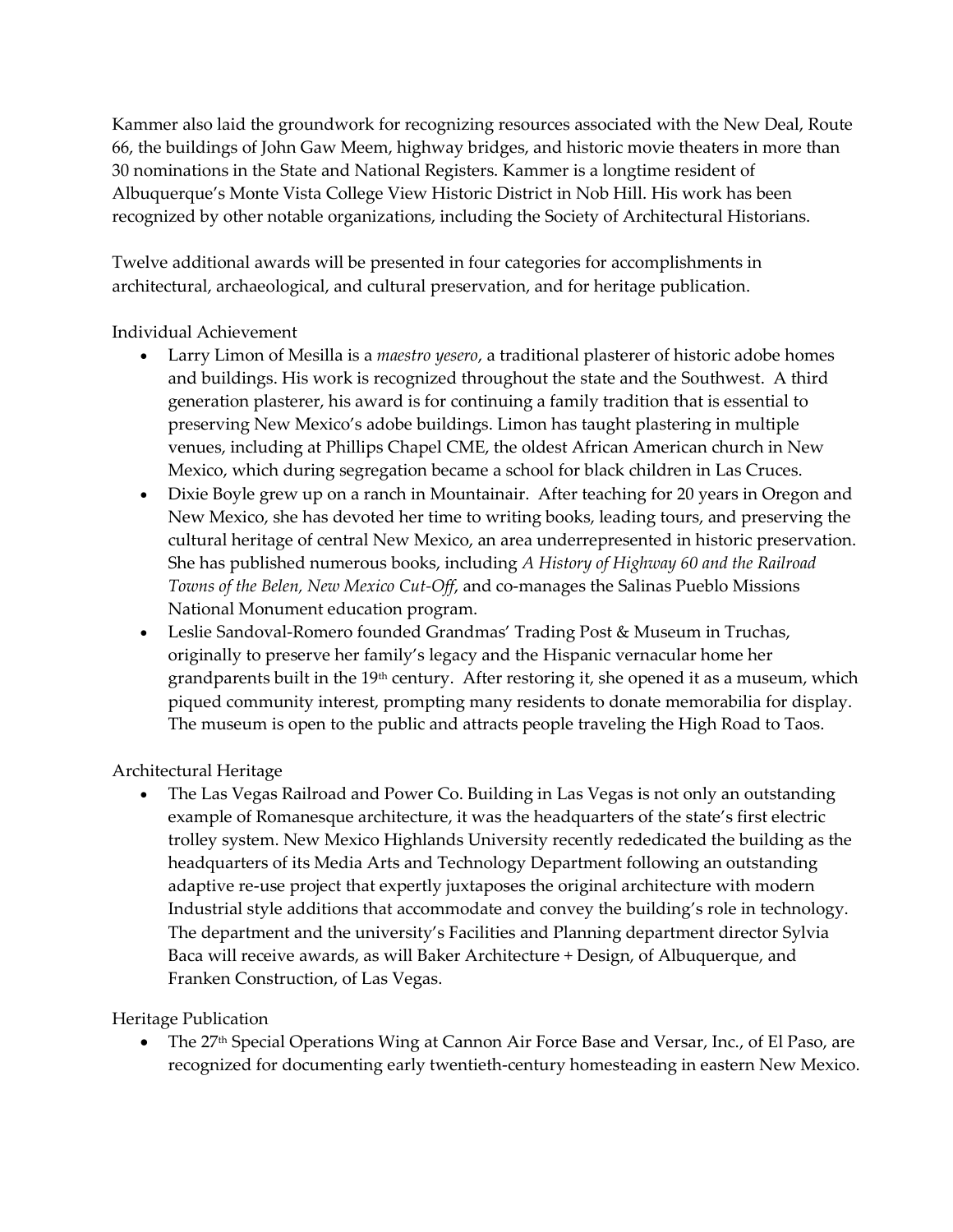Homesteading's significance to cultural development has been overlooked in historic archaeology. The base and the firm completed a report, *Transition and Early-to-Middle Twentieth Century Social Dynamics on Cannon Air Force Base: Data Recovery Efforts at LA 172689 and LA 173359,* following excavations of homesteading sites Cannon had identified for redevelopment.

- Author Robert Julyan is perhaps best known for his book, *The Place Names of New Mexico*. His most recent, *Hiking to History,* takes a novel approach to presenting some of the state's lesser-known and more familiar history by making historic sites hiking destinations. Julyan, of Albuquerque, presents readers 22 off-road sites to experience history on foot more in the manner, the author notes, in which it was made. The book was published by the University of New Mexico Press in 2016.
- Ellen Babcock found a treasure trove of original design drawings of Route 66 neon signs, which were lost to redevelopment and the economic realities of advertising with backlight, standard signage. She and Mark C. Childs compiled the drawings in *The Zeon Files,* creating a permanent record of lost signage for Eddie's Inferno Cocktail Lounge, the Paris Shoe Shop, and Albuquerque Terrace Drive-In theater to name a few. Published by UNM Press in 2016, the book provides a history of manufacturer Zeon Signs and how the signage originated in Paris, France. Childs is an associate dean and professor at UNM's School of Architecture and Planning. Babcock as an associate professor of sculpture at the university.
- Kirtland Air Force Base and historian Kristen Reynolds, of Albuquerque, are recognized for documenting the loss of historically significant twentieth-century buildings on the base. Their new book, *Wings of War: An Illustrated History of Kirtland Air Force Base, 1941–1960*, provides a look at a transformative period in the histories of the city and the state with photographs and history pieces. The book is available at Albuquerque's Public Library and other venues.
- Jonathan S. Craig Architect LLC, of Albuquerque and Jean Fulton, of Timesprings, Inc., in Las Cruces, documented and devised a preservation plan for when former State Rep. John Paul Taylor's historic Mesilla home becomes an official state Historic Site and house museum. The *Taylor-Barela-Reynolds-Mesilla Historic Site Historic Structure Report* is an exemplary guide to the site's historic architecture and its notable residents. It also provides insight into Mesilla's beginnings as a melting pot settled after the Treaty of Guadalupe Hidalgo of 1848.
- Maurice M. Dixon, Jr., of Santa Fe, spent more than 25 years researching T*he Artistic Odyssey of Higinio V. Gonzales: A Tinsmith and Poet in Territorial New Mexico.* He discovered the eclectic artisan while researching his first book about tinsmithing, a craft unique to New Mexico. Published in 2017 by University of Oklahoma Press, the new book lends insight into New Mexico's transformative territorial period before statehood. A scholarly compilation, it is presented in the manner of an art history book.

### Heritage Organization

 Two Santa Fe area organizations completed outstanding archaeology and public outreach at the Agua Fria School House Site, the second archaeological site recorded by the New Mexico Laboratory of Anthropology. The Rio Grande Foundation for Communities and